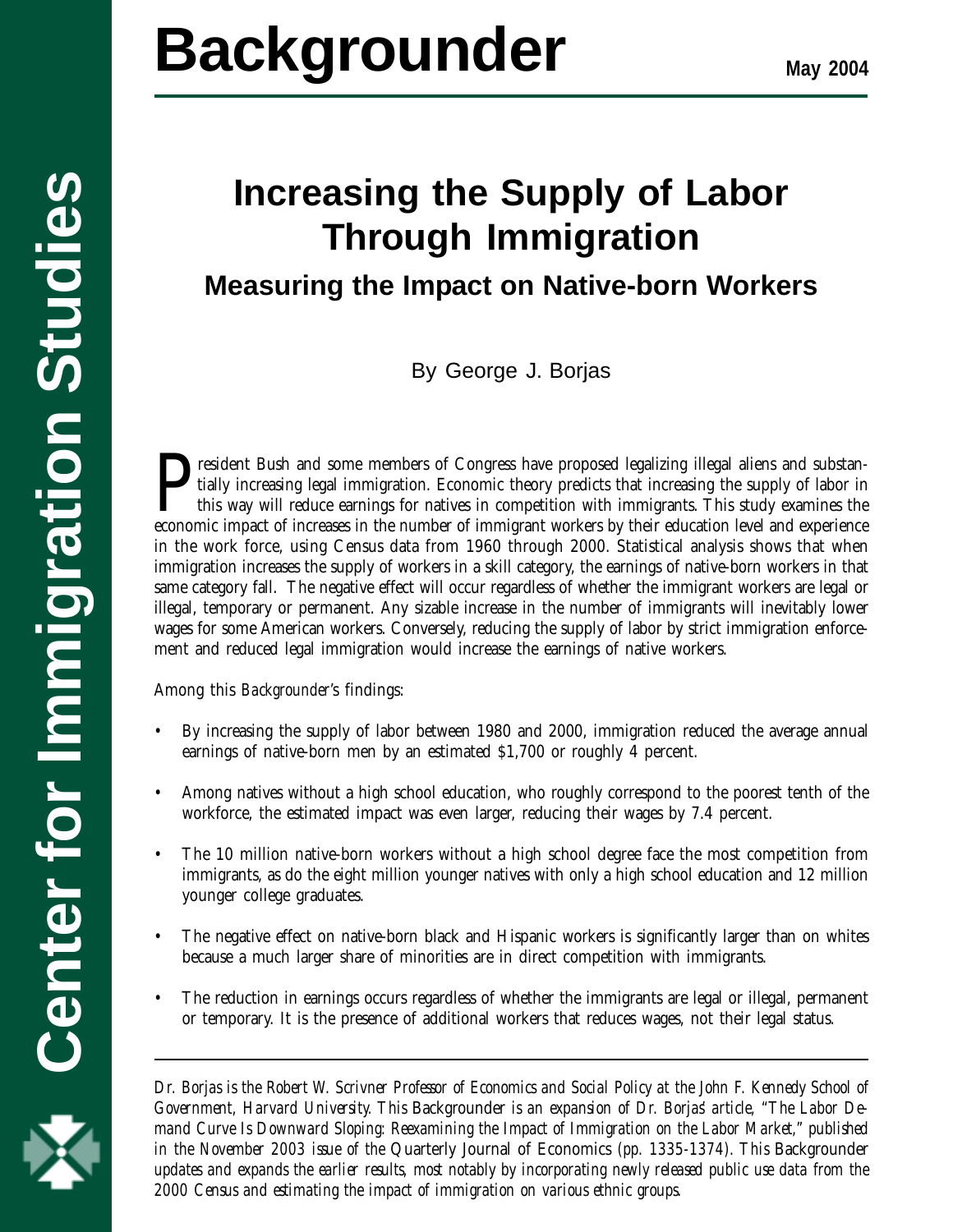### **Introduction**

*After World War I, laws were passed severely limiting immigration. Only a trickle of immigrants has been admitted since then. . . By keeping labor supply down, immigration policy tends to keep wages high. Let us underline this basic principle: Limitation of the supply of any grade of labor relative to all other productive factors can be expected to raise its wage rate; an increase in supply will, other things being equal, tend to depress wage rates.*

— Paul Samuelson, *Economics* (1964)

What happens when immigration increases the supply of workers in a particular labor market? In his influential introductory textbook, Paul Samuelson gives the common-sense answer implied by the standard model of the labor market. Samuelson was writing just before the enactment of the 1965 amendments to the Immigration and Nationality Act — the major policy shift that initiated the resurgence of large-scale immigration — leading him to make the point that immigration restrictions tended "to keep wages high." He also stressed the mirror-image implication: as immigrants increase the supply of a particular type of labor (such as low-educated workers), the wage paid to that group falls.

More generally, immigration should lower the wages of competing workers and increase the wages of complementary workers, of workers whose skills become more valuable because of immigration. For example, an influx of foreign-born laborers reduces the economic opportunities for laborers — all laborers now face stiffer competition in the labor market. At the same time, high-skill natives may gain substantially. They pay less for the services that laborers provide, such as painting the house and mowing the lawn, and natives who hire these laborers can now specialize in producing the goods and services that better suit their skills.

In the United States, immigrants cluster in a small number of geographic areas. In 2000, for example, 34.5 percent of the working-age immigrant population lived in only three metropolitan areas (New York, Los Angeles, and Chicago). In contrast, only 10.5 percent of the comparable natives clustered in these three areas. Practically all empirical studies in the academic literature exploit this geographic clustering to measure the labor market impact of immigration.<sup>1</sup>

Earlier studies usually define a metropolitan area as the labor market that is being penetrated by immigrants.2 A typical study calculates a cross-city correlation measuring the relation between the native wage in a locality and the relative number of immigrants in that locality. A negative correlation, indicating that native wages are lower in markets penetrated by immigrants, would indicate that immigrants worsen the employment opportunities of competing native workers. Studies of this kind have generally shown that the estimated correlations cluster around zero, creating the conventional wisdom that immigrants have little impact on the labor market, perhaps because "immigrants do jobs that natives do not want to do."

More recent research raises two questions about the validity of interpreting near-zero cross-city correlations as evidence that immigration has no labor market impact. First, immigrants may not be randomly distributed across labor markets. If immigrants tend to cluster in cities with thriving economies, there would be a built-in spurious positive correlation between immigration and wages.

Second, natives may respond to the wage impact of immigration by moving their labor or capital to other cities. For example, native-owned firms see that cities in Southern California flooded by low-skill immigrants pay lower wages to laborers. Employers who hire laborers will want to relocate to those cities. The flow of jobs to the immigrant-hit areas cushions the adverse effect of immigration on the wage of competing workers in those localities.

Similarly, laborers living in Michigan were perhaps thinking about moving to California before the immigrants entered that state. These laborers learn that immigration reduced their potential wages in California and may instead decide to remain where they are or move elsewhere. Moreover, some Californians might leave the state to search for better opportunities.

The flow of jobs and workers tends to equalize economic conditions across cities. As a result, intercity comparisons will not be very revealing; job flows and native migration effectively diffuse the impact of immigration across the national economy. In the end, all laborers, regardless of where they live, are worse off because there are now many more of them.

Because local labor markets adjust to immigration, the labor market impact of immigration may be measurable only at the national level. Research by the National Academy of Sciences, the Department of Labor, the Center for Immigration Studies, and others that examined the impact of immigration at the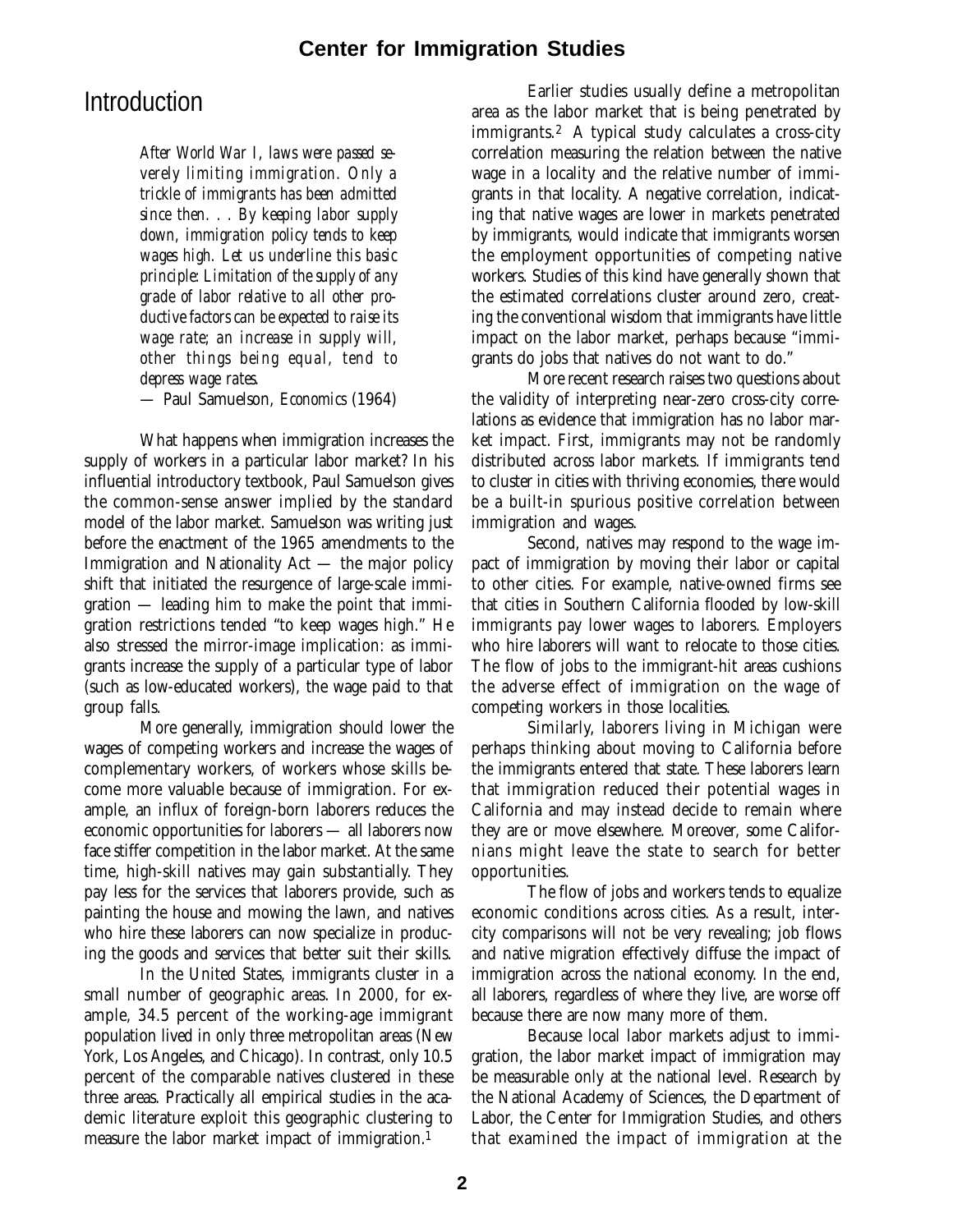national level has concluded that immigration does adversely impact the wages of natives in competition with immigrants. $3$  I, too, examine the impact of immigration nationally, but introduce a new methodological approach. I examine how wages evolved for specific skill groups during the 1960-2000 period. I show that by analyzing national trends in the labor market and by defining skill groups in terms of both educational attainment and work experience, one can make substantial progress in determining whether immigration alters the employment and earnings opportunities of native workers.

To see how this approach can be used to measure the labor market impact of immigration, consider the following example. Recent immigration has increased the relative supply of high school dropouts substantially. The labor market implications of this increase clearly depend on how the distribution of work experience in the immigrant population contrasts with that of natives. After all, one particular set of native high school dropouts would likely be affected if all the new low-skill immigrants were very young, and a very different set would be affected if the immigrants were near retirement age. The approach introduced here exploits the fact that the age distributions of immigrants and natives differ substantially — even within a schooling group.

## Data and Methods

The empirical analysis uses data drawn from the 1960, 1970, 1980, 1990, and 2000 Integrated Public Use Microdata Samples (IPUMS) of the Decennial Census. These surveys contain information on millions of native and foreign-born workers.4 The findings reported below summarize how immigration affected the labor market outcomes experienced by men aged 18 to 64.5

As noted above, I use both educational attainment and work experience to sort workers into particular skill groups. In particular, I classify the men into four distinct education groups: persons who are high school dropouts, high school graduates, persons who have some college, and college graduates.

I define work experience as the number of years that have elapsed since the person completed school.<sup>6</sup> I group workers into eight different experience groups, indicating if the worker has 1-5 years of experience, 6-10 years, 11-15 years, and so on. There are, therefore, a total of 32 skill groups in the labor market (four education and eight experience groups).

Figure 1 (pp. 8-9) reports the fraction of the skill group that is foreign-born at a particular point in time. There is a great deal of dispersion in the immigrant share, even within schooling groups. It is well known, for example, that immigration greatly increased the supply of high school dropouts in recent decades.



What is less well known, however, is that this supply shift did not equally affect all experience groups within the population of high school dropouts. As Figure 1a. (p. 8) shows, immigrants made up nearly half of all high school dropouts with 10 to 20 years of experience in 2000, but only 30 percent of those with less than five years of experience. In 1960, however, the immigration of high school dropouts disproportionately increased the supply of the most experienced workers.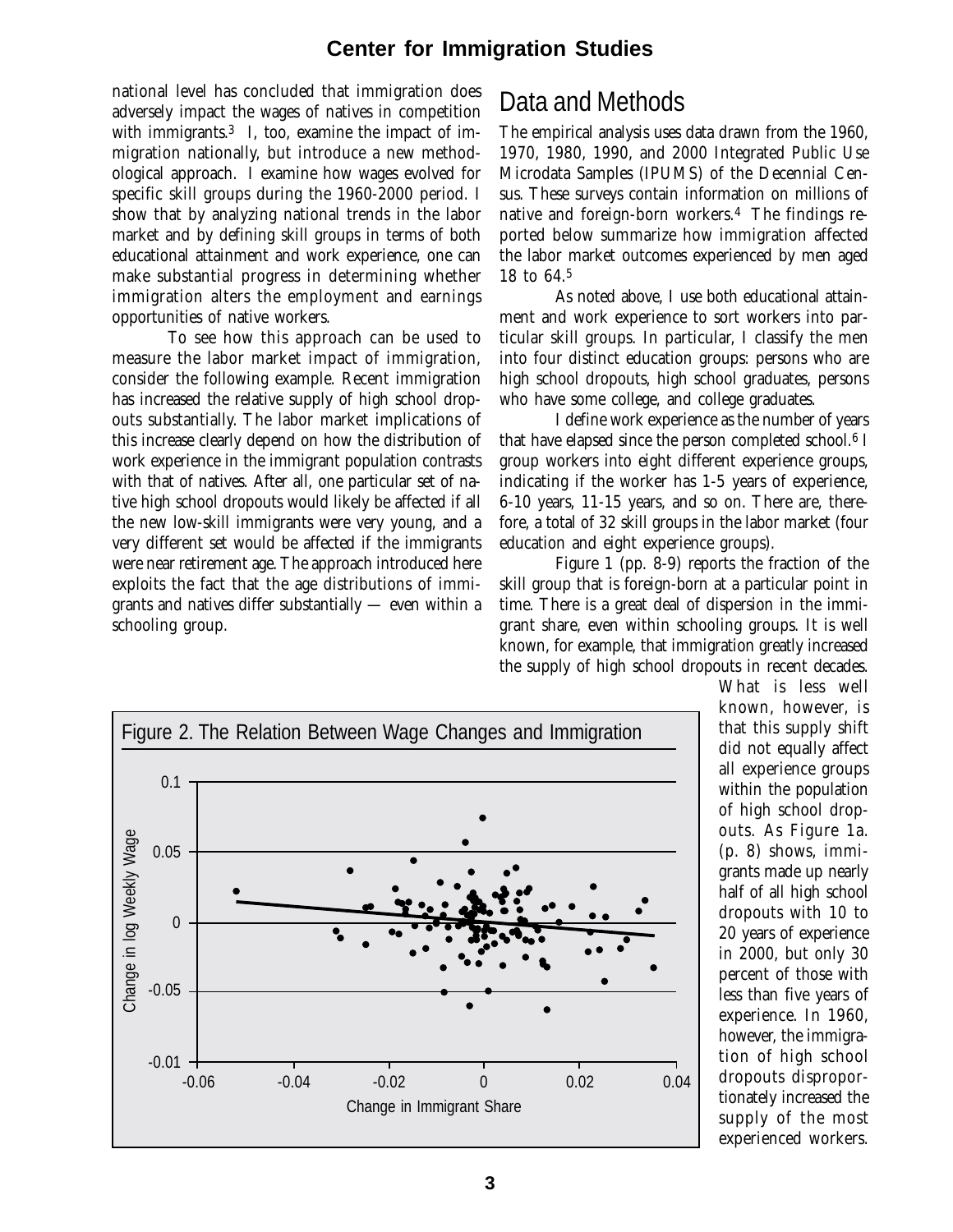Similarly, Figure 1d. (p. 9) shows that the immigrant supply shock for college graduates in 1990 was reasonably balanced across all experience groups, generally increasing supply by around 10 percent. But the supply shock for college graduates in 1960 was larger for the most experienced groups, while in 2000 it was largest for workers with five to 20 years of experience.

Table 1. Predicted Impact of an Immigrant Influx that Increases the Number of Workers in a Skill Group by 10 Percent Labor Market Outcome of Native Workers'... Annual Earnings Weekly Earnings Weeks Worked **Salaried Workers Only** -7.1 % -3.7 % -3.4 % **All Workers** -8.0 % -4.5 % -3.5 %

It is instructive to illustrate the strong link that exists between mean weekly earnings and the immigrant share across schooling-experience cells. In particular, I calculated the wage growth experienced by each skill group in each decade and the corresponding change in the immigrant share. Figure 2 (p. 3) presents the scatter diagram relating these changes.7 The plot clearly illustrates a negative relation between wage growth and immigration: weekly wages grew fastest for workers in those skill groups that were least affected by immigration.

I used these data to estimate a statistical framework that relates changes in labor market outcomes for a particular group over each decade to the change in the immigrant share for that skill group. It is worth noting that this framework adjusts for changes in labor market conditions between 1960 and 2000 that might affect wages differentially for the various skill groups.

A simple statistical model for describing the link between wages and immigration can be obtained by stacking the data across skill groups and calendar years and estimating the regression equation:

$$
y_{ijt} = \beta p_{ijt} + s_i + x_j + \pi_t + (s_i \times x_j) + (s_i \times \pi_t) + (x_j \times \pi_t) + \varphi_{ijt}
$$

where *y ijt* is the dependent variable of interest, such as the mean earnings of workers with *i* years of schooling,  $j$  years of experience, at time  $t$ ;  $p_{jij}$  gives the fraction of the workforce in the particular skill group that is foreign-born; *s <sup>i</sup>*is a vector of fixed effects indicating the group's educational attainment,  $x_i$  is a vector of effects indicating the group's work experience, and  $\pi$ , is a vector of fixed effects indicating the time period of the observation. The linear fixed effects control for differences in labor market outcomes across schooling groups, experience groups, and over time. The interactions  $(s_i \times \pi)$  and  $(x_j \times \pi)$  control for the possibility that the impact of education and experience changed over time,

and the interaction  $(s_{i} \times x_{j})$  controls for the fact that the experience profile for a particular labor market outcome differs across schooling groups. For those interested in a more detailed mathematical explanation of the statistical model I employ, please see my November 2003 article in the *Quarterly Journal of Economics*, which can be found at: http://ksghome.harvard.edu/ ~.GBorjas.Academic.Ksg/Papers/QJE2003.pdf.

#### **Results**

Table 1 summarizes the evidence by reporting what happens to various labor market outcomes when immigration increases the number of workers in a particular skill group by 10 percent. The table shows that immigration has a very strong effect on annual earnings. A 10 percent increase in the size of the skill group reduces annual earnings by 7.1 percent among salaried workers. This change in annual earnings arises because immigration reduces both weekly earnings and annual hours worked. Weekly earnings fall by 3.7 percent among salaried workers and by 4.5 percent if one includes the self-employed. Further, annual hours of work fall by about 3.5 percent. In sum, immigration has an adverse effect on both the wages and employment of competing native workers.

### Impact Across Skill Groups

The results reported in Table 1 effectively measure the correlation that indicates how an increase in the number of immigrants lowers the wage of competing native workers. This approach, however, ignores the possibility that immigration into one skill group (say high school dropouts) alters the employment opportunities of workers in other skill groups (for example, college graduates).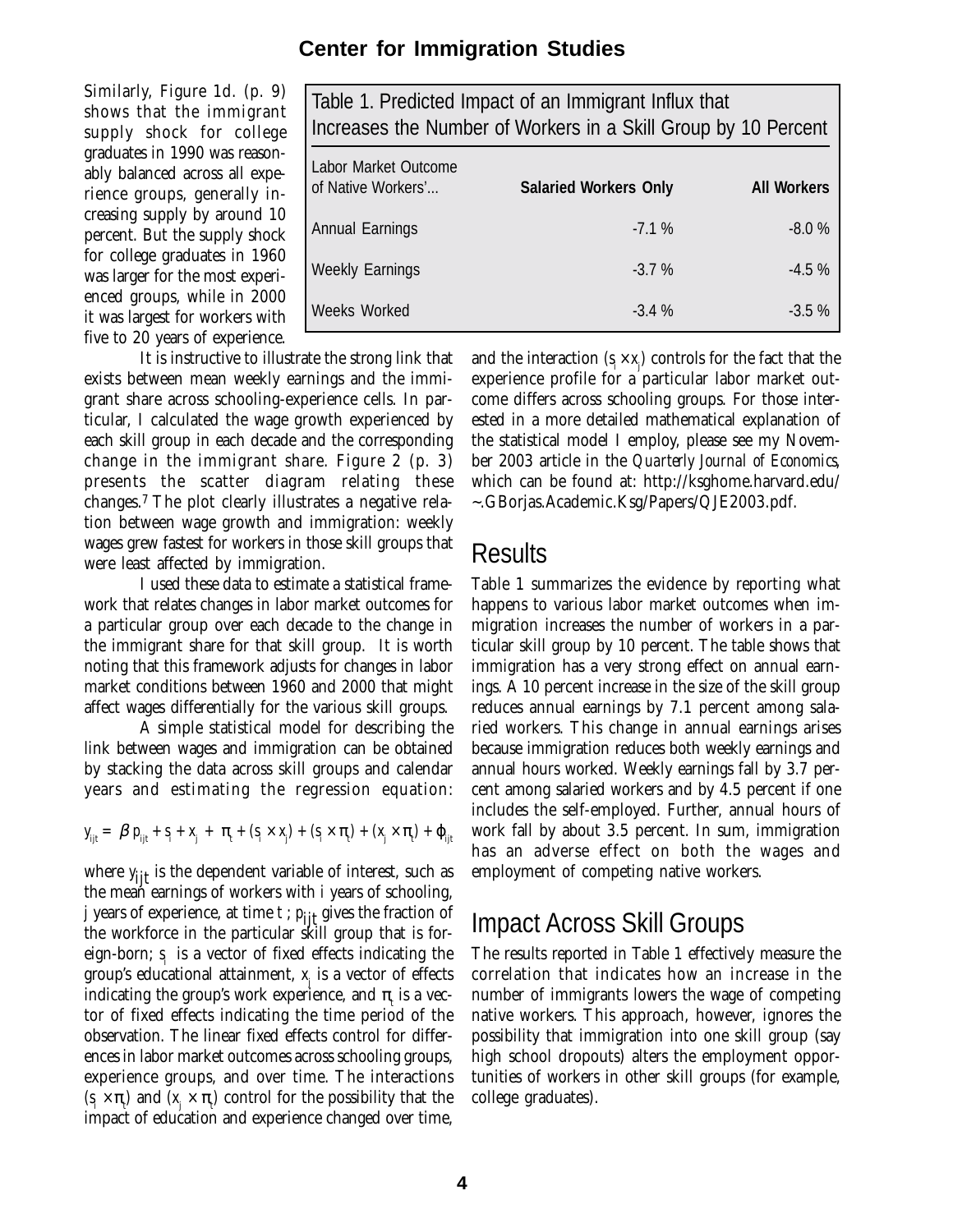| <b>Years of Experience</b> | <b>High School</b><br><b>Dropouts</b> | <b>High School</b><br><b>Graduates</b> | <b>Some</b><br>College | College<br><b>Graduates</b> |
|----------------------------|---------------------------------------|----------------------------------------|------------------------|-----------------------------|
| $1 - 5$                    | $-6.1%$                               | $-1.4%$                                | $-1.2%$                | $-2.9%$                     |
| $6 - 10$                   | $-10.3%$                              | $-2.6%$                                | $-1.8%$                | $-2.9%$                     |
| $11 - 15$                  | $-12.7%$                              | $-3.1%$                                | $-2.9%$                | $-4.2%$                     |
| 16-20                      | $-12.4%$                              | $-2.9%$                                | $-3.7%$                | $-4.6%$                     |
| $21 - 25$                  | $-9.5%$                               | $-2.4%$                                | $-3.2%$                | $-4.3%$                     |
| 26-30                      | $-7.3%$                               | $-2.1%$                                | $-2.7%$                | $-3.9%$                     |
| $31 - 35$                  | $-4.4%$                               | $-1.7%$                                | $-2.1%$                | $-3.3%$                     |
| 36-40                      | $-1.8%$                               | $-0.5%$                                | $-1.5%$                | $-4.1%$                     |
| <b>All Workers:</b>        | $-7.4%$                               | $-2.1%$                                | $-2.3%$                | $-3.6%$                     |

Table 2. Wage Consequences of Immigration in the 1980s and 1990s,

result of the immigrant influx that entered the United States between 1980 and 2000.

Table 2 summarizes the results of the simulation. As indicated by the bottom row of the table, the immigrant influx of the 1980s and 1990s lowered the wages of most native workers, particularly of those workers at the bottom and top of the education distribution. The wage fell by 7.4 percent for high school dropouts and by 3.6 percent for college graduates. In contrast, the wage of high school graduates and workers with some college fell by around

Note: The averages reported in the bottom row are weighted averages of the within-education effects using the 1980 native population as weights. The calculations assume that the capital stock is constant.

The problem with estimating these "crosseffects" is that with 32 skill groups, there are over 500 cross-effects that need to be estimated. As a result, any study of these cross-effects must narrow the scope of the problem by relying on a theoretical model derived from economic theory. The typical approach used in the labor demand literature specifies a production function that delineates how various types of labor and capital interact in the production process, and estimates the implied parameters by assuming that workers are paid the value of their contribution to the firm's revenue (a standard result in labor markets that are competitive).8

When applied to the wage trends observed between 1960 and 2000, this approach implies that a 10 percent increase in the number of workers in a particular skill group reduces the wage of workers in that skill group by 3.5 percent, reduces the wage of workers who have the same education but who differ in their experience by 0.7 percent, and increases the wage of workers with different educational attainment by 0.5 percent. The implications of these estimated wage effects are best illustrated by using a particular example: consider what happened to the wage structure as a 2 percent. Overall, the immigrant influx reduced the wage of the typical native worker by 3.7 percent.

It is worth pointing out that these wage impacts imply sizable reductions in annual earnings. In 2000, for example, the typical native man without a high school diploma earned \$25,000 annually. This



**5**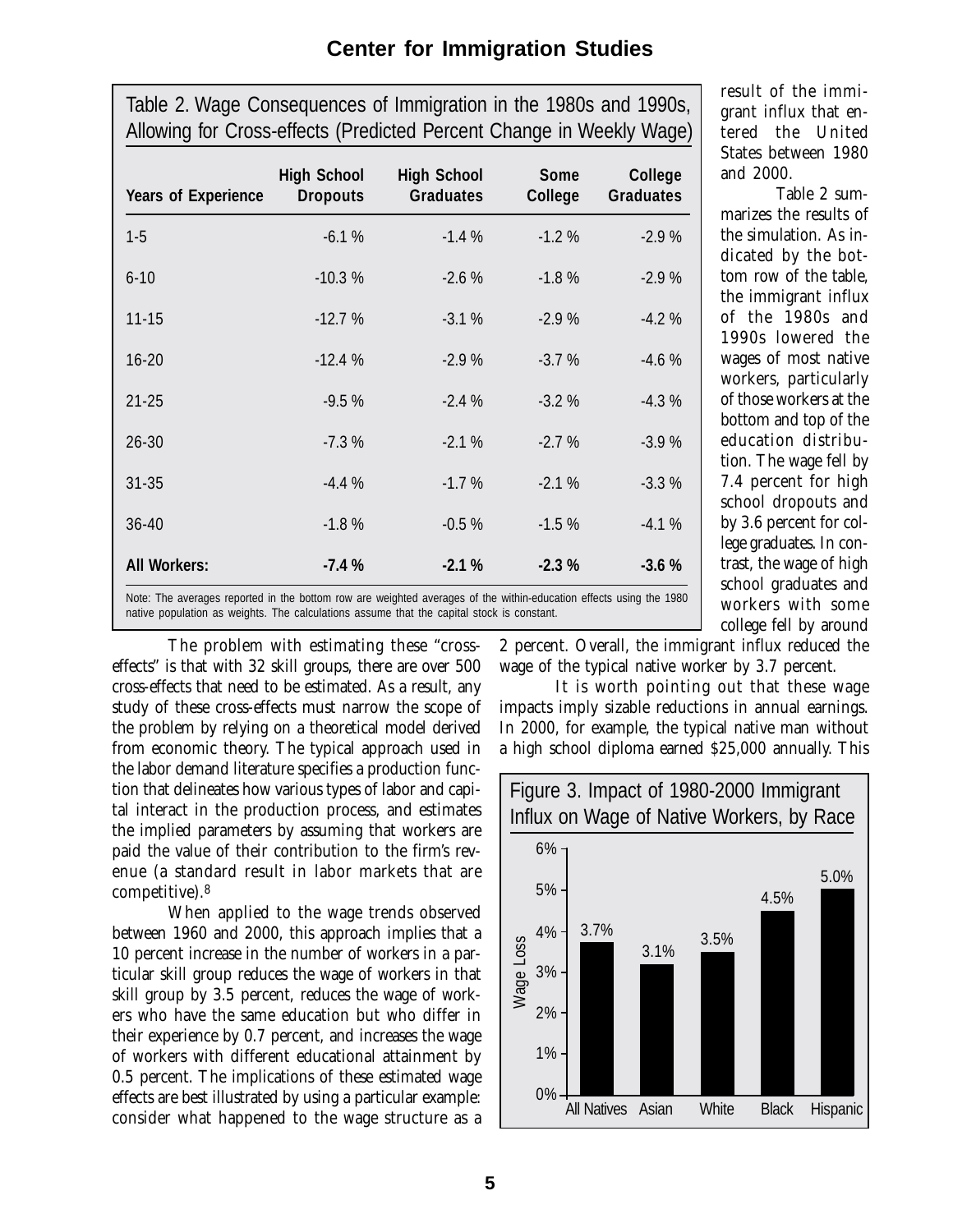| Table 3. Comparing the Actual Impact of 1980-2000 Immigration with a Counterfactual<br>of No Mexican Immigration During Period (Predicted Percent Change in the Weekly Wage) |                      |                                           |  |  |
|------------------------------------------------------------------------------------------------------------------------------------------------------------------------------|----------------------|-------------------------------------------|--|--|
| <b>Education Group:</b>                                                                                                                                                      | <b>Actual Impact</b> | Counterfactual:<br>No Mexican Immigration |  |  |
| <b>High School Dropouts</b>                                                                                                                                                  | $-7.4%$              | $-0.2%$                                   |  |  |
| <b>High School Graduates</b>                                                                                                                                                 | $-2.1%$              | $-0.8%$                                   |  |  |
| Some College                                                                                                                                                                 | $-2.3%$              | $-1.8%$                                   |  |  |
| College Graduates                                                                                                                                                            | $-3.6%$              | $-3.6%$                                   |  |  |
| <b>All Workers:</b>                                                                                                                                                          | $-3.7%$              | $-1.4%$                                   |  |  |

implies that immigration reduced this worker's earnings by around \$1,800. Similarly, the typical male college graduate earned \$73,000, implying that immigration reduced this worker's wage by nearly \$2,600.

One can use the wage effects reported in Table 2 for each of the various education-experience groups to estimate the impact of immigration on native workers by race and ethnicity. Because the skill distribution of workers differs significantly across race groups, immigration will have a different net impact on each group.  $9$  Figure 3 (p. 5) summarizes the evidence. Although the 1980-2000 immigrant influx lowered the wage of white workers by 3.5 percent and of Asians by only 3.1 percent, it reduced the wage of blacks by 4.5 percent and that of Hispanics by 5.0 percent. The adverse impact of immigration, therefore, is largest for the most disadvantaged native-born minorities.

## The Bush Proposal

In January 2004, President Bush proposed an immigration plan that, if enacted, would have far-reaching labor market effects. The plan has three key components:

First, it would legalize the status of the approximately 10 million illegal aliens now present in the United States by creating a new type of temporary worker visa. This visa would have a term of three years and would be renewable for an unspecified number of times.

Second, temporary worker visas would be available to persons now living abroad who have been offered employment by an American employer. As the White House puts it, the plan "matches willing foreign workers with willing U.S. employers when no Americans can be found to fill the jobs." Although the proposal does not specify the number or allocation of temporary worker visas, the program would place many American workers in many different industries in direct competition with foreign workers.

Finally, the program would give temporary workers a path to permanent immigration by allowing them to apply for a green card, and would increase the total number of green cards available.

Native workers have already felt the labor market impact of the 10 million illegal aliens now living in the United States — and this impact is unlikely to change once the illegal immigrants are granted a form of amnesty. In fact, one can use the wage effects reported above to make an informed estimate of the labor market impact of the largest component of the existing stock of illegal immigrants — namely, the illegal immigration that originates in Mexico.

I simulated the model to predict a new set of labor market impacts under the counterfactual assumption that there had been *no* Mexican immigration (either legal or illegal) between 1980 and 2000. Table 3 summarizes the findings. It is clear that Mexican immigration, which is predominantly low-skill, accounts for virtually the *entire* adverse impact of immigration on low-skill native workers. It is also worth noting that the earnings of college graduates would fall by 3.6 percent regardless of whether or not there is a large influx of Mexican immigration. In other words, the influx of Mexican immigrants does not have a discernable beneficial impact on the wages of college graduates.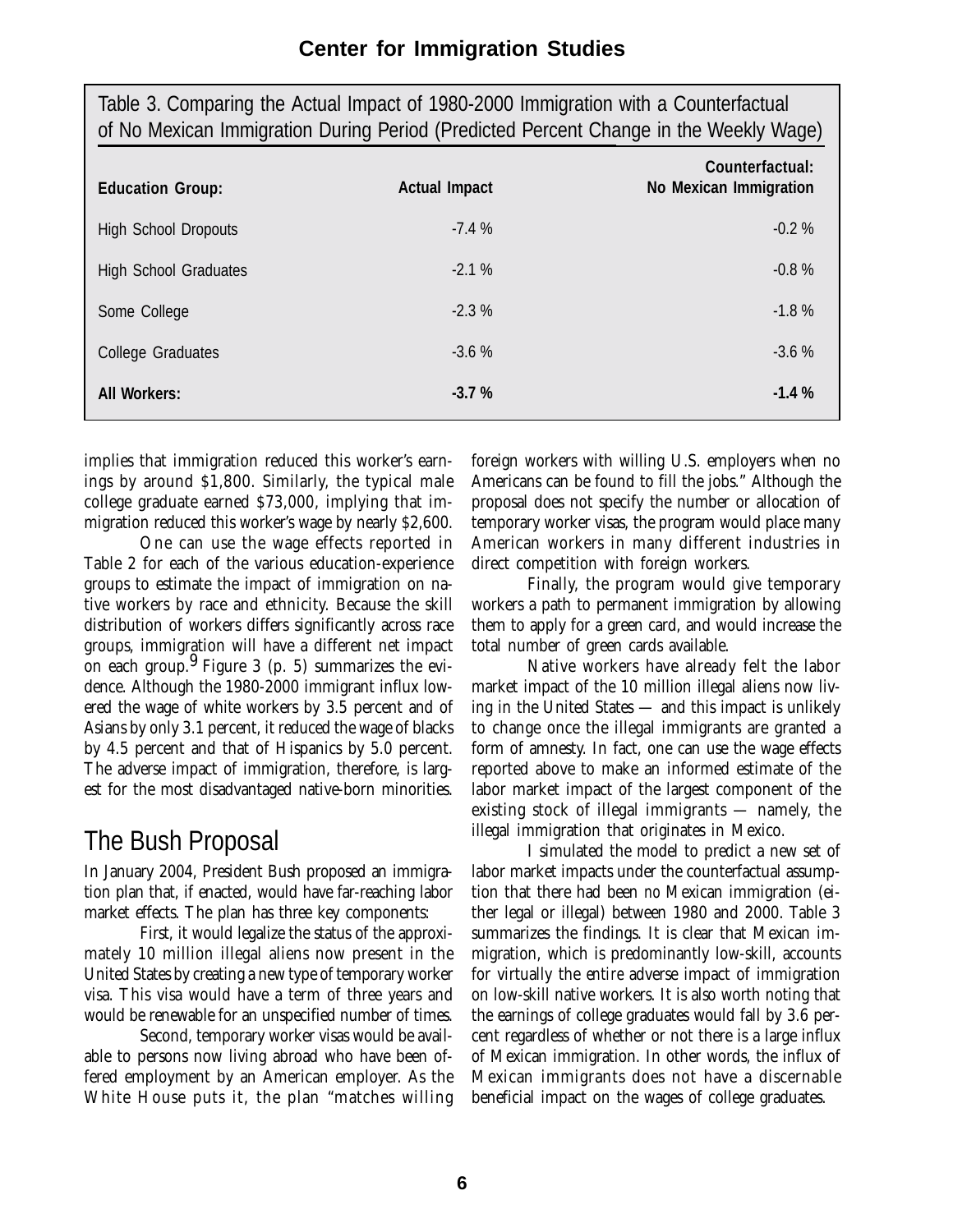U.S. Citizenship and Immigration Services, part of the Department of Homeland Security, estimates that there were 4.8 million Mexican illegal aliens present in the country in 2000, making up about half of the 9.2 million Mexican immigrants counted by the 2000 Census. If illegal immigrants from Mexico were just as skilled as Mexican legal immigrants, this illegal immigrant population accounts for half of the 7.4 percent wage loss suffered by native high school dropouts. If Mexican illegal immigrants were relatively low-skill compared to their legal counterparts, Mexican illegal immigration accounts for an even larger fraction of the wage loss suffered by low-skill natives.

An important component of the Bush proposal is the new guestworker program, which opens up the door to many new foreign-born workers. This program will almost surely have an adverse effect on the earnings of native workers. The typical rationale provided for the guestworker program is that the country "needs" immigrants to keep many of its industries running. After all, many immigrants "do jobs that natives do not want to do."

These assertions are among the most persistent and hard-to-shake myths regarding the labor market impact of immigration. Supporters of the guestworker program argue that entire industries would vanish if American employers did not have access to cheap foreign labor. The vast majority of cab drivers in New York City are foreign-born (82 percent in the 2000 Census). Would all those yellow cars be piled up in some junkyard if those immigrants had not been admitted? Of course not. Fewer than 10 percent of the cab drivers in Cincinnati and Detroit are foreign-born. Nevertheless, the cab industry in those cities manages to survive and provide services to the local communities. It may cost a little more to ride those cabs, but the jobs get done.

What past immigration has done — and what the temporary worker program will continue to do on a potentially larger scale — is to depress wages and increase the profits of the firms that employ the immigrants. The labor market effects documented in this paper suggest that the proposed temporary worker program will expose many more Americans to competition from foreign workers, will generate higher earnings losses for workers, and will lead to an even greater redistribution of wealth from labor to those who buy and use immigrant services.

## **Conclusion**

The concern over the adverse labor market effects of immigration has always played a central role in the immigration debate. This *Backgrounder* introduces a new approach for estimating the wage effects of immigration. The approach stresses that the labor market impact of immigration needs to be measured at the national level and exploits the fact that — even within a particular schooling group — young immigrants are more likely to compete with young native workers than they are to compete with older native workers.

The study of the trends in the earnings of native workers over the 1960-2000 period indicates that immigration has indeed harmed their economic opportunities. The effect on wages, however, differs across education groups and race groups. For example, the immigrant influx that entered the country between 1980 and 2000 lowered the wage by 7.4 percent for high school dropouts, by 3.6 percent for college graduates, and by around 2 percent for both high school graduates and workers with some college. Of course, the impact is much larger for some specific experience groups within each educational category. Similarly, although this immigrant influx lowered the wages of white native workers by 3.5 percent, it lowered the wage of native-born blacks by 4.5 percent, and of native-born Hispanics by 5 percent.

It seems that Paul Samuelson was right after all: Wages fall when immigrants increase the size of the workforce.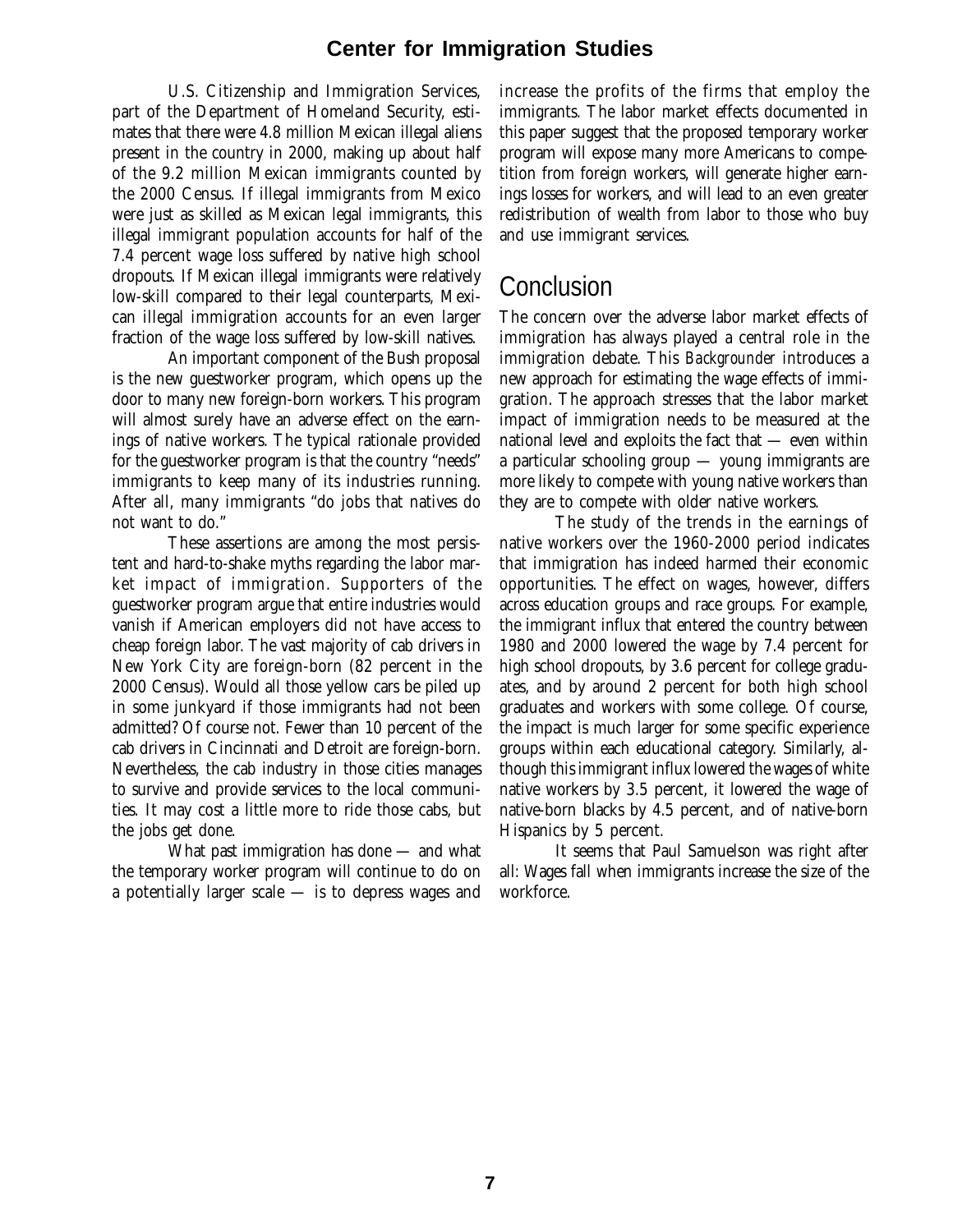**Center for Immigration Studies**

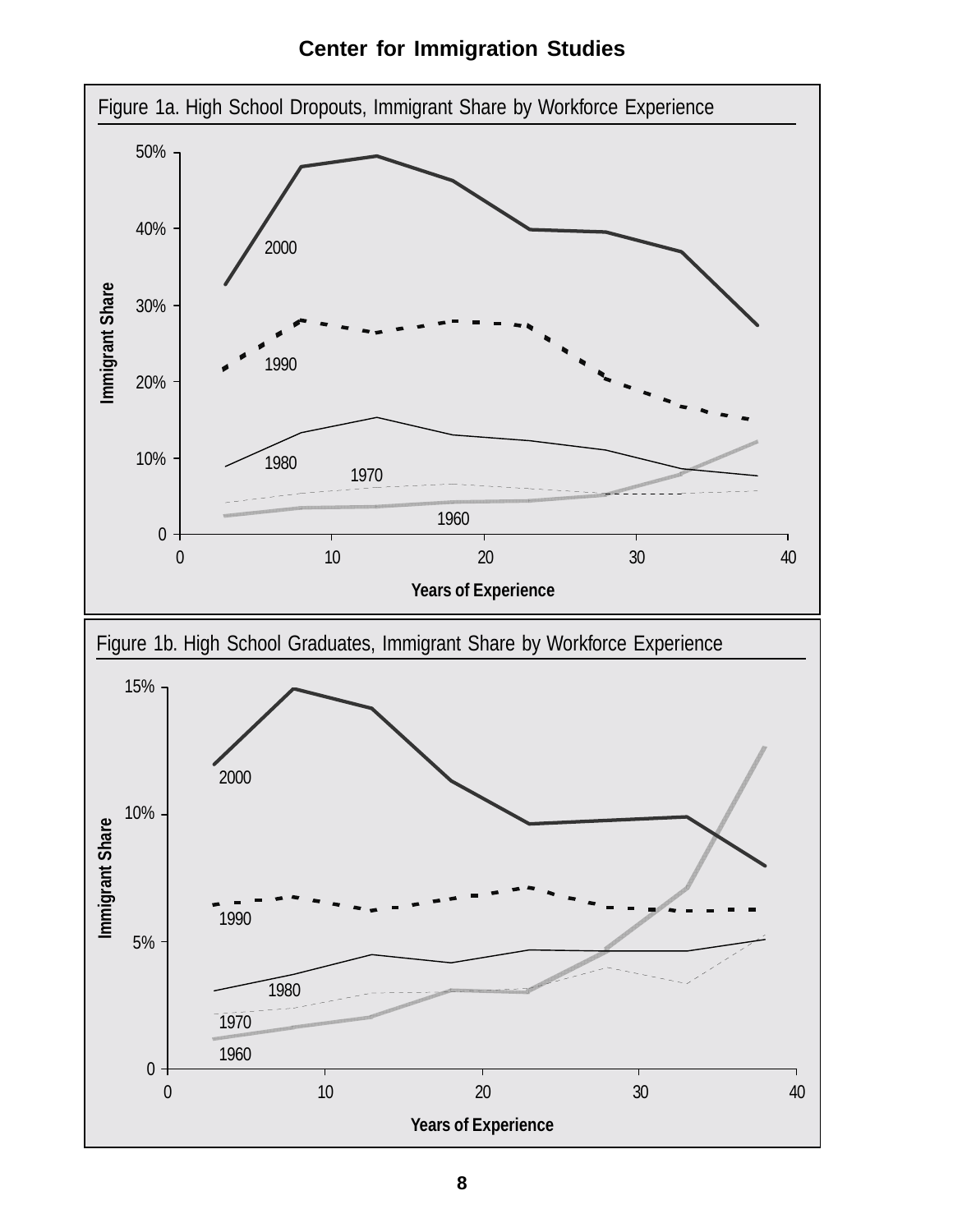**Center for Immigration Studies**

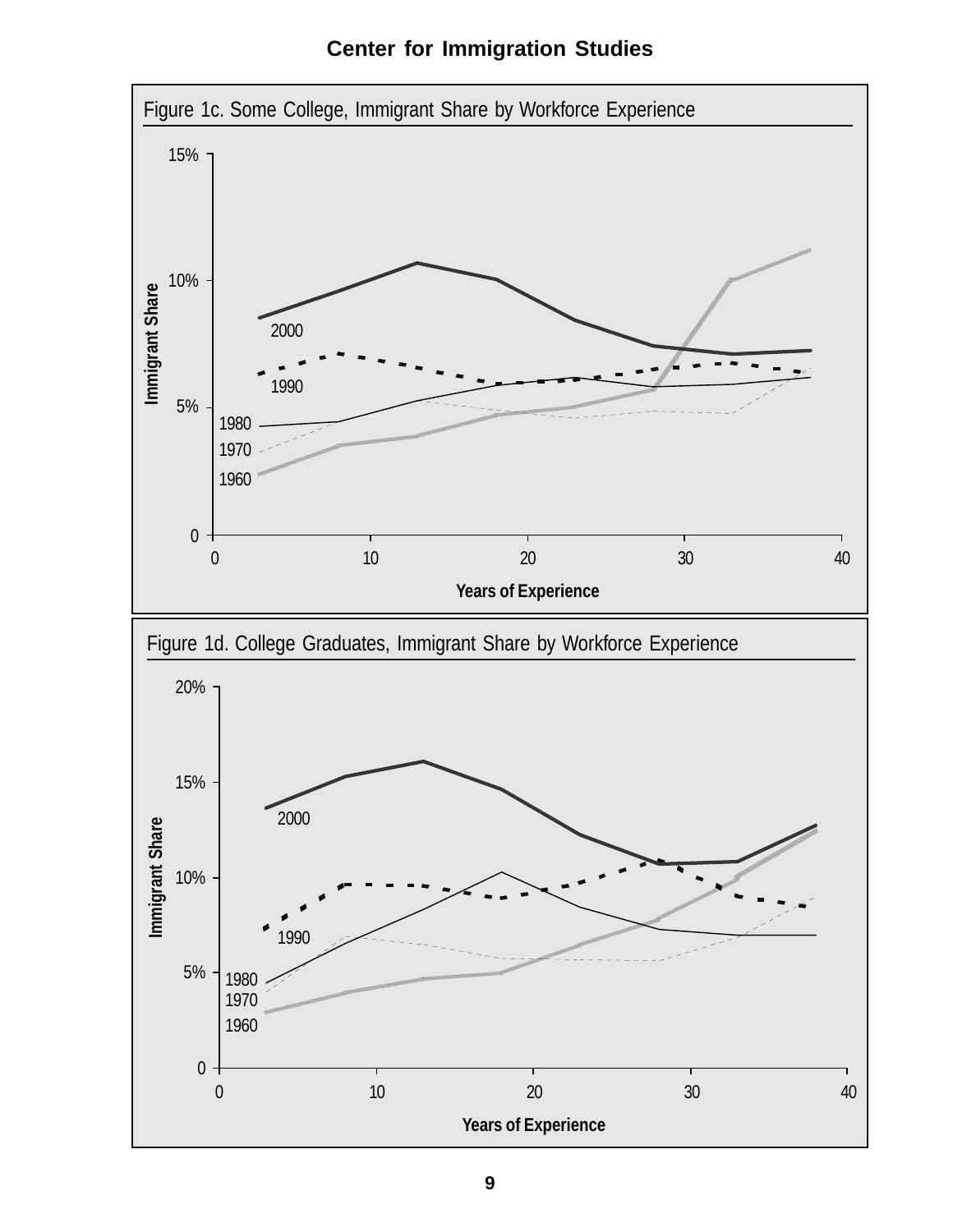## **Endnotes**

1 Friedberg, Rachel M. and Jennifer Hunt. "The Impact of Immigration on Host Country Wages, Employment and Growth," *Journal of Economic Perspectives* 9 (Spring 1995): 23-44.

 $2^{2}$  The best known example is David Card's, "The Impact of the Mariel Boatlift on the Miami Labor Market," *Industrial and Labor Relations Review 43* (January 1990): 245-257. Card compared labor market conditions in Miami and in other cities before and after the Marielitos increased Miami's workforce by 7 percent. The data indicate that this sudden and unexpected immigrant influx did not have a discernable effect on employment and wages in Miami's labor market.

3 Smith, James P. and Barry Edmonston, *The New Americans: Economic, Demographic and Fiscal Effects of Immigration,* The National Academy Press (1997). http://books.nap.edu/catalog/5779.html. It should be noted that Dr. Borjas worked on the research team that developed the National Academy of Sciences estimates.

See also David A. Jaeger, *Skill Differences and the Effect of Immigrants on the Wages of Natives*, Bureau of Labor Statistics Working Paper 273 (March 1996) and *The Wages of Immigration: The Effect on the Low-skilled Labor Market* (1998) published by the Center for Immigration Studies. The CIS report can be found online at www.cis.org/articles/1998/wagestudy/wages.pdf

 $^{4}$  The data contain a 1 percent random sample of the population in 1960 and 1970, and a 5 percent sample in 1980, 1990, and 2000.

 $^\tau$  The data summarized in the plot adjusts for decade effects as well as for interactions between the decade effects and education or experience.

8 In particular, I assume that the economy-wide production function can be represented in terms of a threelevel CES technology, a specification that aggregates across different levels of work experience and education groups in order to form the national workforce (see Borjas, George J. "The Labor Demand Curve Is Downward Sloping: Reexamining the Impact of Immigration on the Labor Market," *The Quarterly Journal of Economics*, November 2003, pp. 1359-1368). In this framework, the number of parameters that describe how immigrants into a particular skill group affect the wage of other skill groups depends on three different responses: how immigration in a particular skill group (say high school graduates with 20 years of experience) affects the earnings of native high school graduates with 20 years of experience; how the immigrants affect the wage of younger and older high school graduates; and how the immigrants affect the wage of workers in different education groups. I use the measure of weekly earnings that includes self-employed workers. The estimation of the labor demand functions is conducted using instrumental variables techniques, where the instrument is the fraction of the workforce that is foreign-born in a particular year and skill group. The estimated elasticity of substitution is 2.9 across experience groups and 2.3 across education groups.

9 In particular, I use the estimated wage effects for each education-experience group reported in Table 2 and estimate what the average impact would be for a particular race group by taking a weighted average, where the weights are given by the skill distribution of the race group (as of 1980).

 $^{\rm 5}$  A person is defined to be an immigrant if he was born abroad and is either a non-citizen or a naturalized citizen; all other persons are classified as natives.

 $^6$  I assume that the age of entry into the labor market is 17 for the typical high school dropout, 19 for the typical high school graduate, 21 for the typical person with some college, and 23 for the typical college graduate, and restrict the analysis to persons who have between one and 40 years of experience.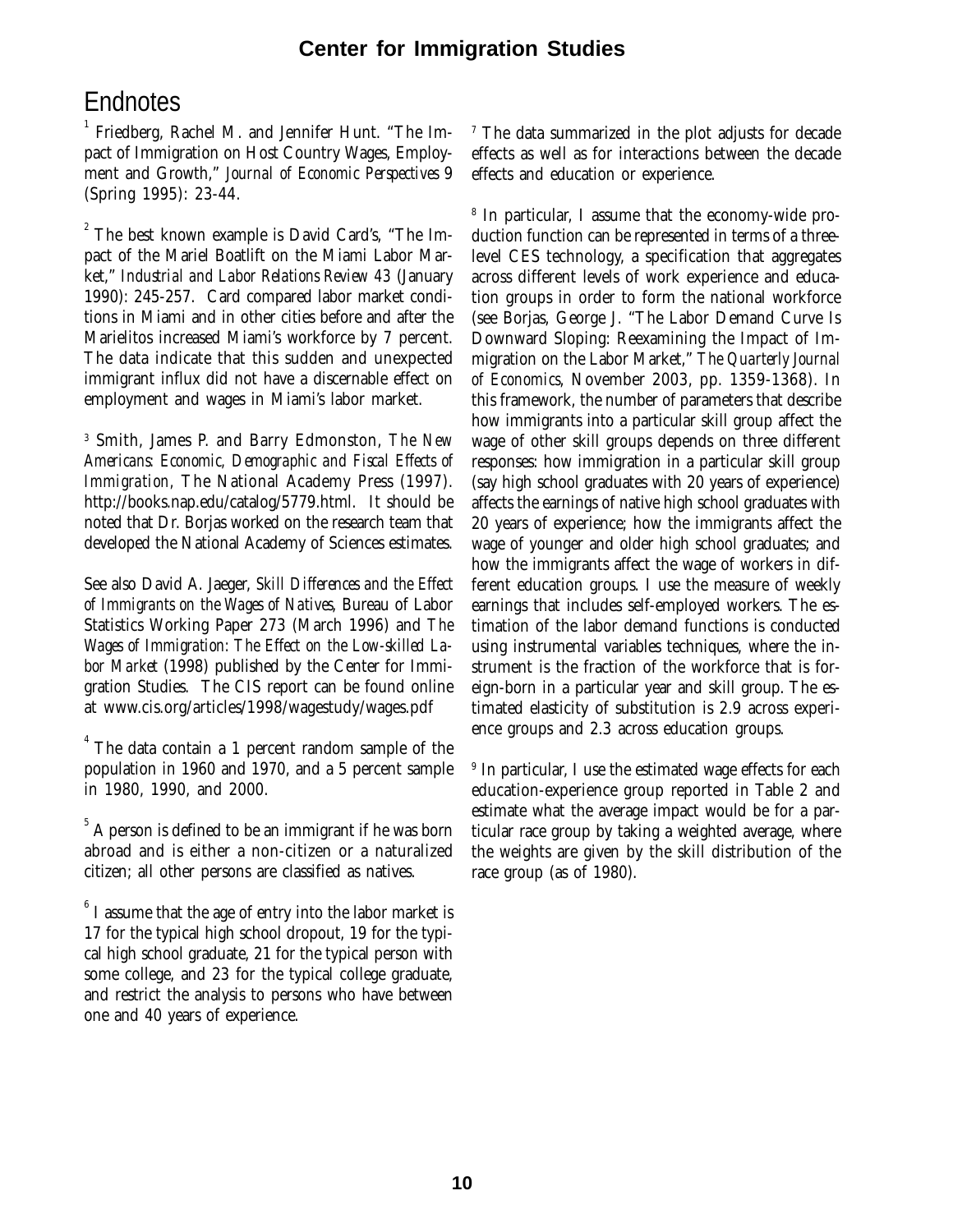# Support the Center

The Center for Immigration Studies depends on your support to continue this *Backgrounder* series and other papers, as well as the CISNEWS and "This Week in Immigration" e-mail services and public outreach. Donations can be made online at www.cis.org/support.html

More and more individuals are choosing planned gifts as a way to help sustain charitable programs and also reduce their tax burden. To find out more about planned giving, contact the Center at (202) 466-8185 or through e-mail at center@cis.org.

Subscriptions to this *Backgrounder* series are available for \$75 per year (12-plus issues). All of the Center's publications are available online at www.cis.org